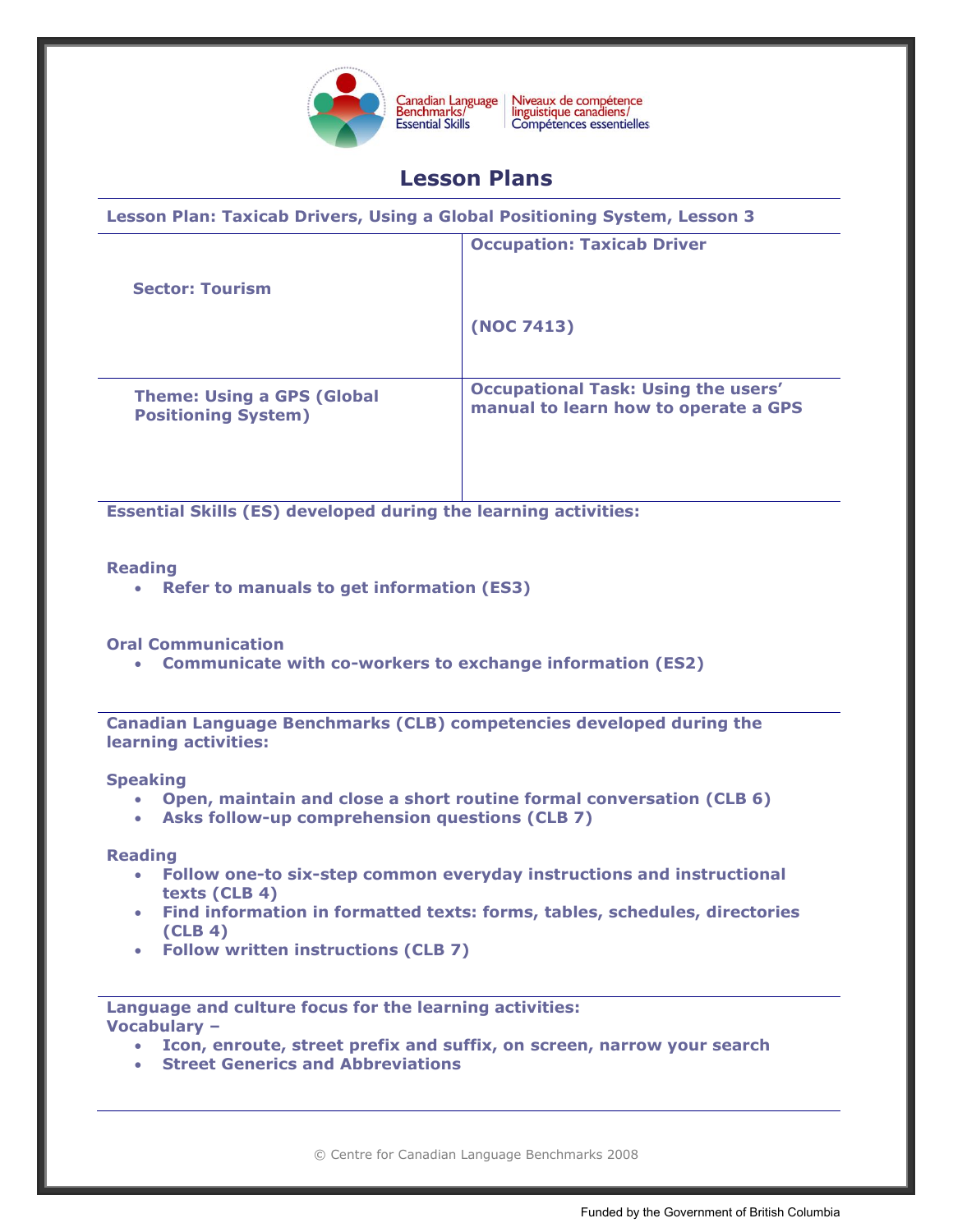

# **Culture**

**It is important for taxi drivers to use the quickest and safest routes. They need to be able to access information for the GPS using Tables of Content and Indexes.**

**Suggested teacher resources and classroom materials needed:** 

**For Teacher reference: Occupational Language Analysis for Taxicab Driver (NOC #7413) [http://www.itsessential.ca/itsessential/display\\_page.asp?page\\_id=353](http://www.itsessential.ca/itsessential/display_page.asp?page_id=353)**

**Essential Skill Profile for Taxicab Driver (NOC #7413) <http://srv600.hrdc-drhc.gc.ca/esrp/english/profiles/56.shtml>**

**Garmin Owners' Manual (Nuvi 300/350 ) [http://www8.garmin.com/manuals/Nuvi350\\_OwnersManual.pdf](http://www8.garmin.com/manuals/Nuvi350_OwnersManual.pdf)**

**A Garmin Nuvi 300 or 350**

**For Learners: One Garmin Nuvi 300 or 350 for each learner**

**One copy each of Garmin Owners' Manual (Nuvi 300/350 ) [http://www8.garmin.com/manuals/Nuvi350\\_OwnersManual.pdf](http://www8.garmin.com/manuals/Nuvi350_OwnersManual.pdf)**

**One card for each learner listing a destination with one stop enroute. The instructor should make these up according to destinations in the local city. (e.g. destination Holiday Inn on xxx Street, stop at nearest Bank of Montreal).**

**List of six local addresses to be put on the whiteboard. One or two of the addresses should have stops enroute. Include the postal code in the address.** 

**Estimated time for the learning activities: 1 ½ hours**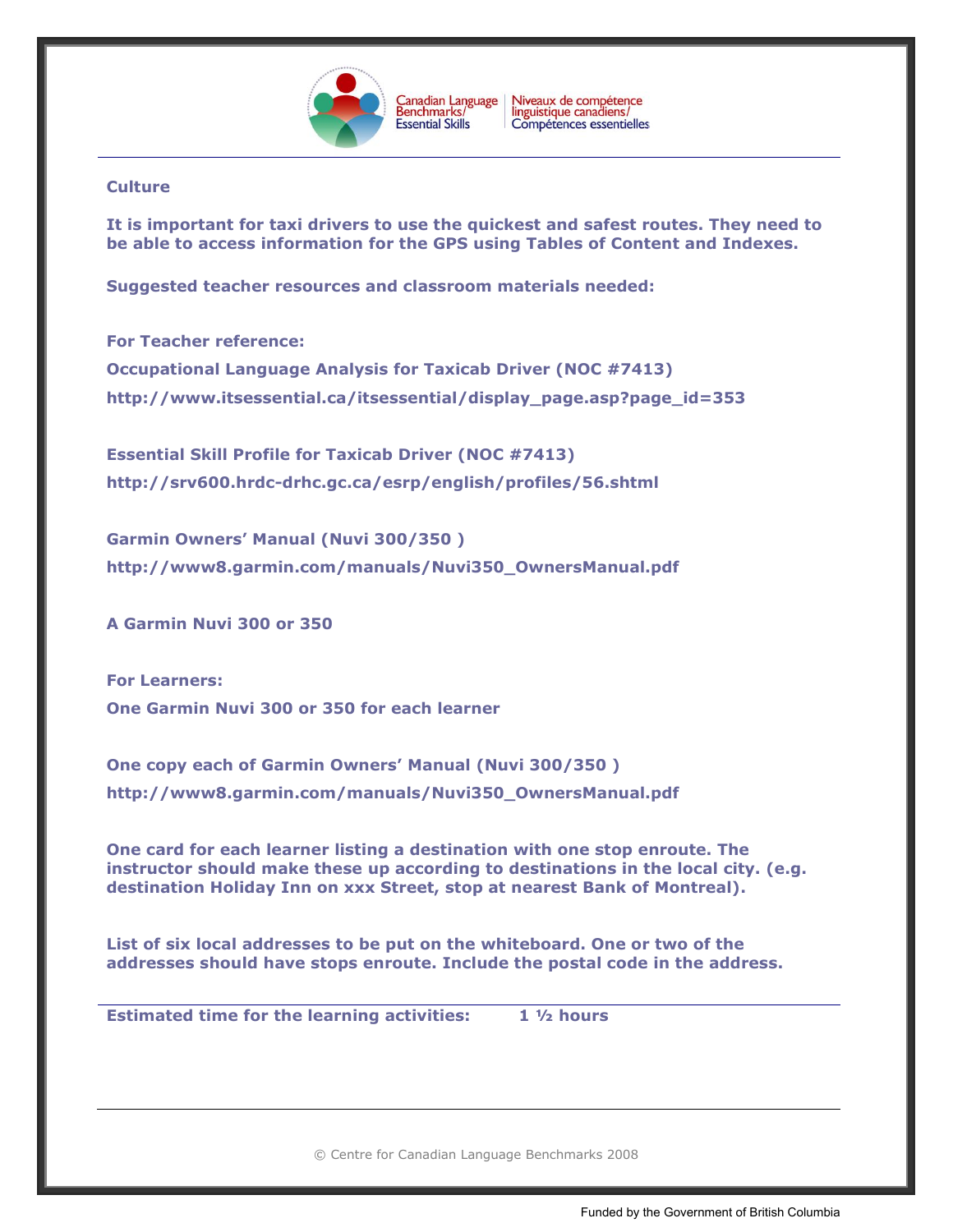

Niveaux de compétence<br>linguistique canadiens/ Compétences essentielles

# **Learner Profile:**

**The class would probably be multi-level but because the vocabulary and skills they need to know are specific there would not be any planning to accommodate different levels. Most of the learners would be at least at CLB 5. This lesson is part of a five lesson module. The learners may or may not be experienced taxi drivers.** 

## **Learning Objectives:**

**Learners will be able to input information for a destination with at least one stop enroute.**

**Learners will be able input information by spelling an address, by using the map and by using the postal code.** 

**Learning activities:**

**1. Have learners relate their homework experiences with their GPS. Talk through their successes and difficulties and questions, so everyone can learn from them. Check that everyone has changed their GPS to metric. Ask how they found the information for this and how they did it. (20 minutes)**

### **2.**

**a) Direct learners to page 5, Add a Stop to Your Route. Tell them they will work in pairs to go through steps 1 to 4. Note that only one stop can be made enroute. Point out the box containing information about the diamond and triangle icons.** 

**b) Hand out a Destination with one stop enroute card to each learner. Have the learners role play the card. One learner will be the customer, the other one the taxi driver. The customer will read out their destination and their stop enroute. The taxi driver must model good questioning techniques and the customer must check for comprehension. They must input the correct information into the GPS. Then they will switch roles. (20 minutes)**

### **3.**

**a) Direct learners to page 7, Finding an Address and page 8, Finding a Place by Spelling the Name. Point out and read through the side bars on each page: Search Tips and Go Page Options.** 

**b) Direct the learners to the menu on their GPS. Direct them to: Touch Where to>address. Have a list of six addresses on the board.** 

**c) Learners follow the directions on page 7 to input the addresses from the board**